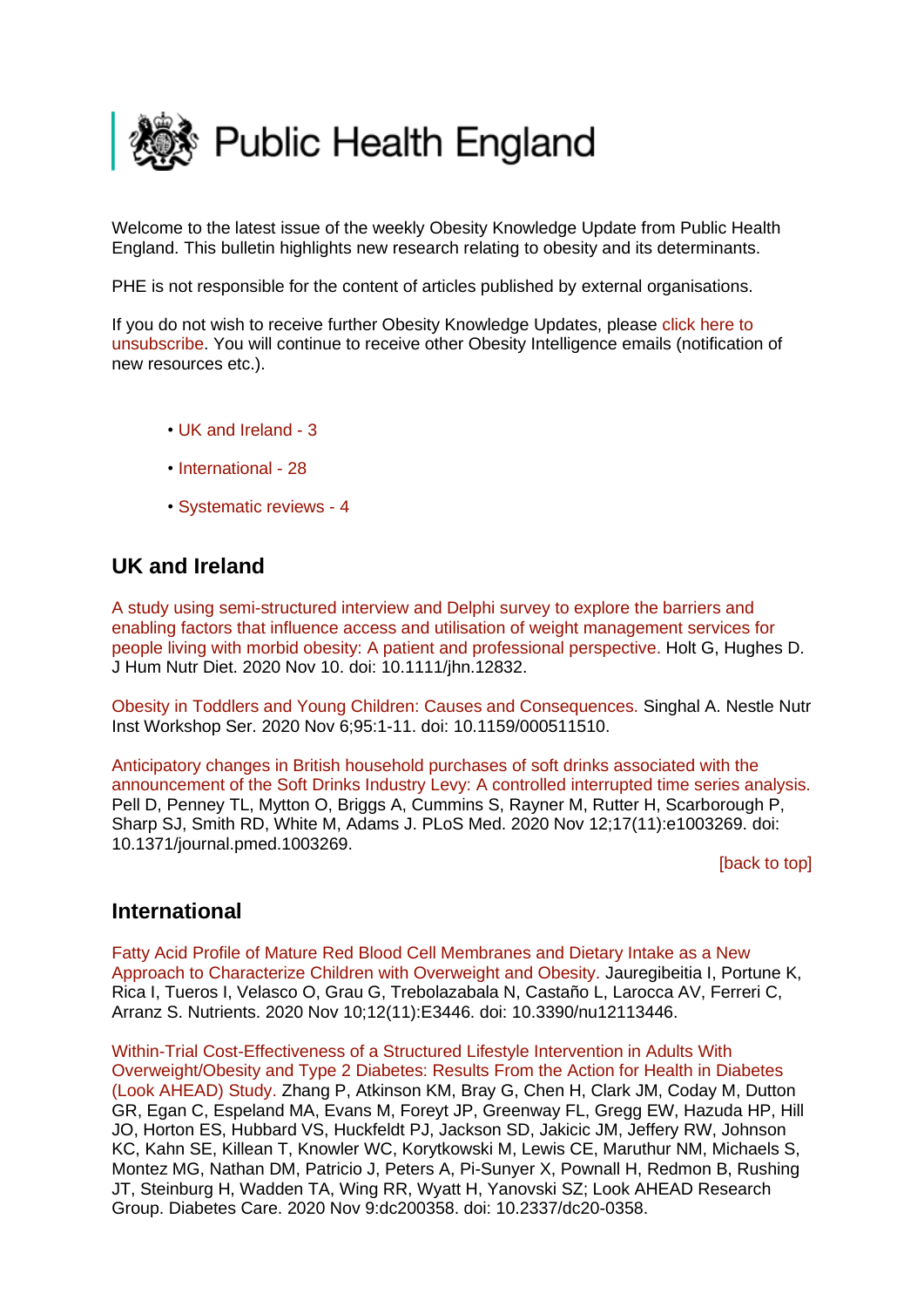[Relationship Among Adherence to The Mediterranean Diet and Anthropometric and](https://eur01.safelinks.protection.outlook.com/?url=https%3A%2F%2Fpubmed.ncbi.nlm.nih.gov%2F33183214%2F&data=04%7C01%7CMaggie.Graham%40phe.gov.uk%7Cff448d055eb34567c86a08d88a2bdd7a%7Cee4e14994a354b2ead475f3cf9de8666%7C0%7C0%7C637411268283403975%7CUnknown%7CTWFpbGZsb3d8eyJWIjoiMC4wLjAwMDAiLCJQIjoiV2luMzIiLCJBTiI6Ik1haWwiLCJXVCI6Mn0%3D%7C1000&sdata=0%2FZPqDEQkc83rFlBuqa603eg8Jdelr3Ep0Xq%2BOPO3TM%3D&reserved=0)  [Metabolic Parameters in Subjects with Obesity. L](https://eur01.safelinks.protection.outlook.com/?url=https%3A%2F%2Fpubmed.ncbi.nlm.nih.gov%2F33183214%2F&data=04%7C01%7CMaggie.Graham%40phe.gov.uk%7Cff448d055eb34567c86a08d88a2bdd7a%7Cee4e14994a354b2ead475f3cf9de8666%7C0%7C0%7C637411268283403975%7CUnknown%7CTWFpbGZsb3d8eyJWIjoiMC4wLjAwMDAiLCJQIjoiV2luMzIiLCJBTiI6Ik1haWwiLCJXVCI6Mn0%3D%7C1000&sdata=0%2FZPqDEQkc83rFlBuqa603eg8Jdelr3Ep0Xq%2BOPO3TM%3D&reserved=0)ampignano L, Zupo R, Donghia R, Guerra V, Castellana F, Murro I, Di Noia C, Sardone R, Giannelli G, Triggiani V, De Pergola G. Endocr Metab Immune Disord Drug Targets. 2020 Nov 11. doi: 10.2174/1871530320999201111161220.

[A longitudinal study to investigate the effects of a 12-week comprehensive lifestyle weight](https://eur01.safelinks.protection.outlook.com/?url=https%3A%2F%2Fpubmed.ncbi.nlm.nih.gov%2F33183525%2F&data=04%7C01%7CMaggie.Graham%40phe.gov.uk%7Cff448d055eb34567c86a08d88a2bdd7a%7Cee4e14994a354b2ead475f3cf9de8666%7C0%7C0%7C637411268283423966%7CUnknown%7CTWFpbGZsb3d8eyJWIjoiMC4wLjAwMDAiLCJQIjoiV2luMzIiLCJBTiI6Ik1haWwiLCJXVCI6Mn0%3D%7C1000&sdata=jNPEt5g%2Fz3%2BqzGGxZlR4pVHWBsXihedj5qoROCzkHh8%3D&reserved=0)  [management program on body weight and quality of life. L](https://eur01.safelinks.protection.outlook.com/?url=https%3A%2F%2Fpubmed.ncbi.nlm.nih.gov%2F33183525%2F&data=04%7C01%7CMaggie.Graham%40phe.gov.uk%7Cff448d055eb34567c86a08d88a2bdd7a%7Cee4e14994a354b2ead475f3cf9de8666%7C0%7C0%7C637411268283423966%7CUnknown%7CTWFpbGZsb3d8eyJWIjoiMC4wLjAwMDAiLCJQIjoiV2luMzIiLCJBTiI6Ik1haWwiLCJXVCI6Mn0%3D%7C1000&sdata=jNPEt5g%2Fz3%2BqzGGxZlR4pVHWBsXihedj5qoROCzkHh8%3D&reserved=0)angan A, Bader A, Goedkoop S, Cummings S, Tsikitas M, Nogueira I, Campoverde Reyes KJ, Stanford FC. Clin Nutr ESPEN. 2020 Dec;40:125-132. doi: 10.1016/j.clnesp.2020.10.002.

[Association between Weight Status and Mental Health Service Utilization in Children and](https://eur01.safelinks.protection.outlook.com/?url=https%3A%2F%2Fpubmed.ncbi.nlm.nih.gov%2F33184567%2F&data=04%7C01%7CMaggie.Graham%40phe.gov.uk%7Cff448d055eb34567c86a08d88a2bdd7a%7Cee4e14994a354b2ead475f3cf9de8666%7C0%7C0%7C637411268283423966%7CUnknown%7CTWFpbGZsb3d8eyJWIjoiMC4wLjAwMDAiLCJQIjoiV2luMzIiLCJBTiI6Ik1haWwiLCJXVCI6Mn0%3D%7C1000&sdata=bS8r2Rhcgv33RPRJI6gBatBQL28KLZW35HUAvTBD%2BV8%3D&reserved=0)  [Adolescents. C](https://eur01.safelinks.protection.outlook.com/?url=https%3A%2F%2Fpubmed.ncbi.nlm.nih.gov%2F33184567%2F&data=04%7C01%7CMaggie.Graham%40phe.gov.uk%7Cff448d055eb34567c86a08d88a2bdd7a%7Cee4e14994a354b2ead475f3cf9de8666%7C0%7C0%7C637411268283423966%7CUnknown%7CTWFpbGZsb3d8eyJWIjoiMC4wLjAwMDAiLCJQIjoiV2luMzIiLCJBTiI6Ik1haWwiLCJXVCI6Mn0%3D%7C1000&sdata=bS8r2Rhcgv33RPRJI6gBatBQL28KLZW35HUAvTBD%2BV8%3D&reserved=0)arsley S, Pope E, Tu K, Parkin PC, Toulany A, Birken CS. J Can Acad Child Adolesc Psychiatry. 2020 Nov;29(4):229-240.

[Intensive nutrition counseling as part of a multi-component weight loss intervention improves](https://eur01.safelinks.protection.outlook.com/?url=https%3A%2F%2Fpubmed.ncbi.nlm.nih.gov%2F33183553%2F&data=04%7C01%7CMaggie.Graham%40phe.gov.uk%7Cff448d055eb34567c86a08d88a2bdd7a%7Cee4e14994a354b2ead475f3cf9de8666%7C0%7C0%7C637411268283433959%7CUnknown%7CTWFpbGZsb3d8eyJWIjoiMC4wLjAwMDAiLCJQIjoiV2luMzIiLCJBTiI6Ik1haWwiLCJXVCI6Mn0%3D%7C1000&sdata=vb4bwkwzdwWMWaag%2F5ZGD6nXTb9UJMsODgZKA43swto%3D&reserved=0)  [diet quality and anthropometrics in older adults with obesity. A](https://eur01.safelinks.protection.outlook.com/?url=https%3A%2F%2Fpubmed.ncbi.nlm.nih.gov%2F33183553%2F&data=04%7C01%7CMaggie.Graham%40phe.gov.uk%7Cff448d055eb34567c86a08d88a2bdd7a%7Cee4e14994a354b2ead475f3cf9de8666%7C0%7C0%7C637411268283433959%7CUnknown%7CTWFpbGZsb3d8eyJWIjoiMC4wLjAwMDAiLCJQIjoiV2luMzIiLCJBTiI6Ik1haWwiLCJXVCI6Mn0%3D%7C1000&sdata=vb4bwkwzdwWMWaag%2F5ZGD6nXTb9UJMsODgZKA43swto%3D&reserved=0)l-Nimr RI, Wright KCS, Aquila CL, Petersen CL, Gooding TL, Batsis JA. Clin Nutr ESPEN. 2020 Dec;40:293-299. doi: 10.1016/j.clnesp.2020.09.002.

[Changes of Body Weight and Body Composition in Obese Patients with Prader-Willi](https://eur01.safelinks.protection.outlook.com/?url=https%3A%2F%2Fpubmed.ncbi.nlm.nih.gov%2F33171647%2F&data=04%7C01%7CMaggie.Graham%40phe.gov.uk%7Cff448d055eb34567c86a08d88a2bdd7a%7Cee4e14994a354b2ead475f3cf9de8666%7C0%7C0%7C637411268283443952%7CUnknown%7CTWFpbGZsb3d8eyJWIjoiMC4wLjAwMDAiLCJQIjoiV2luMzIiLCJBTiI6Ik1haWwiLCJXVCI6Mn0%3D%7C1000&sdata=CvfHo8tMnzyV9gjIYsrVJdHcEz05plM2WYvpgMRUYk0%3D&reserved=0)  [Syndrome at 3 and 6 Years of Follow-Up: A Retrospective Cohort Study. B](https://eur01.safelinks.protection.outlook.com/?url=https%3A%2F%2Fpubmed.ncbi.nlm.nih.gov%2F33171647%2F&data=04%7C01%7CMaggie.Graham%40phe.gov.uk%7Cff448d055eb34567c86a08d88a2bdd7a%7Cee4e14994a354b2ead475f3cf9de8666%7C0%7C0%7C637411268283443952%7CUnknown%7CTWFpbGZsb3d8eyJWIjoiMC4wLjAwMDAiLCJQIjoiV2luMzIiLCJBTiI6Ik1haWwiLCJXVCI6Mn0%3D%7C1000&sdata=CvfHo8tMnzyV9gjIYsrVJdHcEz05plM2WYvpgMRUYk0%3D&reserved=0)edogni G, Grugni G, Cicolini S, Caroli D, Tamini S, Sartorio A. J Clin Med. 2020 Nov 8;9(11):E3596. doi: 10.3390/jcm9113596.

[Nonalcoholic Fatty Liver Disease: Common Questions and Answers on Diagnosis and](https://eur01.safelinks.protection.outlook.com/?url=https%3A%2F%2Fpubmed.ncbi.nlm.nih.gov%2F33179890%2F&data=04%7C01%7CMaggie.Graham%40phe.gov.uk%7Cff448d055eb34567c86a08d88a2bdd7a%7Cee4e14994a354b2ead475f3cf9de8666%7C0%7C0%7C637411268283453944%7CUnknown%7CTWFpbGZsb3d8eyJWIjoiMC4wLjAwMDAiLCJQIjoiV2luMzIiLCJBTiI6Ik1haWwiLCJXVCI6Mn0%3D%7C1000&sdata=ceM3ZzcEDQI1jho%2FpAVCelJ6nCwjt4UY9KfL5CukJvs%3D&reserved=0)  [Management. W](https://eur01.safelinks.protection.outlook.com/?url=https%3A%2F%2Fpubmed.ncbi.nlm.nih.gov%2F33179890%2F&data=04%7C01%7CMaggie.Graham%40phe.gov.uk%7Cff448d055eb34567c86a08d88a2bdd7a%7Cee4e14994a354b2ead475f3cf9de8666%7C0%7C0%7C637411268283453944%7CUnknown%7CTWFpbGZsb3d8eyJWIjoiMC4wLjAwMDAiLCJQIjoiV2luMzIiLCJBTiI6Ik1haWwiLCJXVCI6Mn0%3D%7C1000&sdata=ceM3ZzcEDQI1jho%2FpAVCelJ6nCwjt4UY9KfL5CukJvs%3D&reserved=0)estfall E, Jeske R, Bader AR. Am Fam Physician. 2020 Nov 15;102(10):603-612.

['Water dripping on a stone': a feasibility study of a healthy weight management conversation](https://eur01.safelinks.protection.outlook.com/?url=https%3A%2F%2Fpubmed.ncbi.nlm.nih.gov%2F33184641%2F&data=04%7C01%7CMaggie.Graham%40phe.gov.uk%7Cff448d055eb34567c86a08d88a2bdd7a%7Cee4e14994a354b2ead475f3cf9de8666%7C0%7C0%7C637411268283463942%7CUnknown%7CTWFpbGZsb3d8eyJWIjoiMC4wLjAwMDAiLCJQIjoiV2luMzIiLCJBTiI6Ik1haWwiLCJXVCI6Mn0%3D%7C1000&sdata=xqJlbjh99vhH3qFLBFsT6hzHQMN3W6Jkpx2YeQw%2F0rA%3D&reserved=0)  [approach in routine general practice consultations. H](https://eur01.safelinks.protection.outlook.com/?url=https%3A%2F%2Fpubmed.ncbi.nlm.nih.gov%2F33184641%2F&data=04%7C01%7CMaggie.Graham%40phe.gov.uk%7Cff448d055eb34567c86a08d88a2bdd7a%7Cee4e14994a354b2ead475f3cf9de8666%7C0%7C0%7C637411268283463942%7CUnknown%7CTWFpbGZsb3d8eyJWIjoiMC4wLjAwMDAiLCJQIjoiV2luMzIiLCJBTiI6Ik1haWwiLCJXVCI6Mn0%3D%7C1000&sdata=xqJlbjh99vhH3qFLBFsT6hzHQMN3W6Jkpx2YeQw%2F0rA%3D&reserved=0)ilder J, Gray L, Stubbe M, Duncan S, Dowell AC. Fam Pract. 2020 Nov 13:cmaa122. doi: 10.1093/fampra/cmaa122.

[Adiposity, cardiovascular, and health-related quality of life indicators and the reallocation of](https://eur01.safelinks.protection.outlook.com/?url=https%3A%2F%2Fpubmed.ncbi.nlm.nih.gov%2F33170898%2F&data=04%7C01%7CMaggie.Graham%40phe.gov.uk%7Cff448d055eb34567c86a08d88a2bdd7a%7Cee4e14994a354b2ead475f3cf9de8666%7C0%7C0%7C637411268283473939%7CUnknown%7CTWFpbGZsb3d8eyJWIjoiMC4wLjAwMDAiLCJQIjoiV2luMzIiLCJBTiI6Ik1haWwiLCJXVCI6Mn0%3D%7C1000&sdata=sSGXU6ojwYYMvkcGDSeB1r4wRBThAPlmaWlFltHZqgs%3D&reserved=0)  [waking movement behaviors in preschool children with overweight and obesity: An](https://eur01.safelinks.protection.outlook.com/?url=https%3A%2F%2Fpubmed.ncbi.nlm.nih.gov%2F33170898%2F&data=04%7C01%7CMaggie.Graham%40phe.gov.uk%7Cff448d055eb34567c86a08d88a2bdd7a%7Cee4e14994a354b2ead475f3cf9de8666%7C0%7C0%7C637411268283473939%7CUnknown%7CTWFpbGZsb3d8eyJWIjoiMC4wLjAwMDAiLCJQIjoiV2luMzIiLCJBTiI6Ik1haWwiLCJXVCI6Mn0%3D%7C1000&sdata=sSGXU6ojwYYMvkcGDSeB1r4wRBThAPlmaWlFltHZqgs%3D&reserved=0)  [isotemporal data analysis. D](https://eur01.safelinks.protection.outlook.com/?url=https%3A%2F%2Fpubmed.ncbi.nlm.nih.gov%2F33170898%2F&data=04%7C01%7CMaggie.Graham%40phe.gov.uk%7Cff448d055eb34567c86a08d88a2bdd7a%7Cee4e14994a354b2ead475f3cf9de8666%7C0%7C0%7C637411268283473939%7CUnknown%7CTWFpbGZsb3d8eyJWIjoiMC4wLjAwMDAiLCJQIjoiV2luMzIiLCJBTiI6Ik1haWwiLCJXVCI6Mn0%3D%7C1000&sdata=sSGXU6ojwYYMvkcGDSeB1r4wRBThAPlmaWlFltHZqgs%3D&reserved=0)ooley EE, Pettee Gabriel K, Kohl HW 3rd, Durand CP, Hoelscher DM, Byrd-Williams CE. PLoS One. 2020 Nov 10;15(11):e0242088. doi: 10.1371/journal.pone.0242088.

[KIMEHS-Proposal of an Index for Qualitative Evaluation of Children's Menus-A Pilot Study.](https://eur01.safelinks.protection.outlook.com/?url=https%3A%2F%2Fpubmed.ncbi.nlm.nih.gov%2F33172175%2F&data=04%7C01%7CMaggie.Graham%40phe.gov.uk%7Cff448d055eb34567c86a08d88a2bdd7a%7Cee4e14994a354b2ead475f3cf9de8666%7C0%7C0%7C637411268283483932%7CUnknown%7CTWFpbGZsb3d8eyJWIjoiMC4wLjAwMDAiLCJQIjoiV2luMzIiLCJBTiI6Ik1haWwiLCJXVCI6Mn0%3D%7C1000&sdata=I05DsX8vqh%2FlHaNY1fqKIYFl8JfQTB6OGnFbQt5SwfU%3D&reserved=0)  Rocha A, Viegas C. Foods. 2020 Nov 6;9(11):E1618. doi: 10.3390/foods9111618.

[The Accuracy of Self-Reported Body Weight Is High but Dependent on Recent Weight](https://eur01.safelinks.protection.outlook.com/?url=https%3A%2F%2Fpubmed.ncbi.nlm.nih.gov%2F33172095%2F&data=04%7C01%7CMaggie.Graham%40phe.gov.uk%7Cff448d055eb34567c86a08d88a2bdd7a%7Cee4e14994a354b2ead475f3cf9de8666%7C0%7C0%7C637411268283493927%7CUnknown%7CTWFpbGZsb3d8eyJWIjoiMC4wLjAwMDAiLCJQIjoiV2luMzIiLCJBTiI6Ik1haWwiLCJXVCI6Mn0%3D%7C1000&sdata=yYFF%2FvhdAY8wIN0NGVPZ8mAsx53mSSPkWAWUbjqUwDc%3D&reserved=0)  [Change and Negative Affect in Teenage Girls. K](https://eur01.safelinks.protection.outlook.com/?url=https%3A%2F%2Fpubmed.ncbi.nlm.nih.gov%2F33172095%2F&data=04%7C01%7CMaggie.Graham%40phe.gov.uk%7Cff448d055eb34567c86a08d88a2bdd7a%7Cee4e14994a354b2ead475f3cf9de8666%7C0%7C0%7C637411268283493927%7CUnknown%7CTWFpbGZsb3d8eyJWIjoiMC4wLjAwMDAiLCJQIjoiV2luMzIiLCJBTiI6Ik1haWwiLCJXVCI6Mn0%3D%7C1000&sdata=yYFF%2FvhdAY8wIN0NGVPZ8mAsx53mSSPkWAWUbjqUwDc%3D&reserved=0)oebnick C, Saksvig B, Li X, Sidell M, Wu TT, Young DR. Int J Environ Res Public Health. 2020 Nov 6;17(21):8203. doi: 10.3390/ijerph17218203.

[The current review of adolescent obesity: the role of genetic factors. Y](https://eur01.safelinks.protection.outlook.com/?url=https%3A%2F%2Fpubmed.ncbi.nlm.nih.gov%2F33185580%2F&data=04%7C01%7CMaggie.Graham%40phe.gov.uk%7Cff448d055eb34567c86a08d88a2bdd7a%7Cee4e14994a354b2ead475f3cf9de8666%7C0%7C0%7C637411268283513913%7CUnknown%7CTWFpbGZsb3d8eyJWIjoiMC4wLjAwMDAiLCJQIjoiV2luMzIiLCJBTiI6Ik1haWwiLCJXVCI6Mn0%3D%7C1000&sdata=U8CD0ETNxqw%2FjdgYYMBY7ileG5vmOxNNHr8ut19SSno%3D&reserved=0)ılmaz B, Gezmen Karadağ M. J Pediatr Endocrinol Metab. 2020 Nov 13:/j/jpem.ahead-of-print/jpem-2020- 0480/jpem-2020-0480.xml. doi: 10.1515/jpem-2020-0480.

[Parent/Caregiver Perceptions of Youth Health Outcomes After Participating in the WeCook:](https://eur01.safelinks.protection.outlook.com/?url=https%3A%2F%2Fpubmed.ncbi.nlm.nih.gov%2F33174460%2F&data=04%7C01%7CMaggie.Graham%40phe.gov.uk%7Cff448d055eb34567c86a08d88a2bdd7a%7Cee4e14994a354b2ead475f3cf9de8666%7C0%7C0%7C637411268283513913%7CUnknown%7CTWFpbGZsb3d8eyJWIjoiMC4wLjAwMDAiLCJQIjoiV2luMzIiLCJBTiI6Ik1haWwiLCJXVCI6Mn0%3D%7C1000&sdata=ctfxrEYqtwHVSEEUSYcCPHJkMVxvLNKpOepRu5z4FMk%3D&reserved=0) [Fun With Food and Fitness Program. S](https://eur01.safelinks.protection.outlook.com/?url=https%3A%2F%2Fpubmed.ncbi.nlm.nih.gov%2F33174460%2F&data=04%7C01%7CMaggie.Graham%40phe.gov.uk%7Cff448d055eb34567c86a08d88a2bdd7a%7Cee4e14994a354b2ead475f3cf9de8666%7C0%7C0%7C637411268283513913%7CUnknown%7CTWFpbGZsb3d8eyJWIjoiMC4wLjAwMDAiLCJQIjoiV2luMzIiLCJBTiI6Ik1haWwiLCJXVCI6Mn0%3D%7C1000&sdata=ctfxrEYqtwHVSEEUSYcCPHJkMVxvLNKpOepRu5z4FMk%3D&reserved=0)chlange K, Franzen-Castle L, Walther A, Dunker T, Krehbiel M. Health Educ Behav. 2020 Nov 11:1090198120969379. doi: 10.1177/1090198120969379.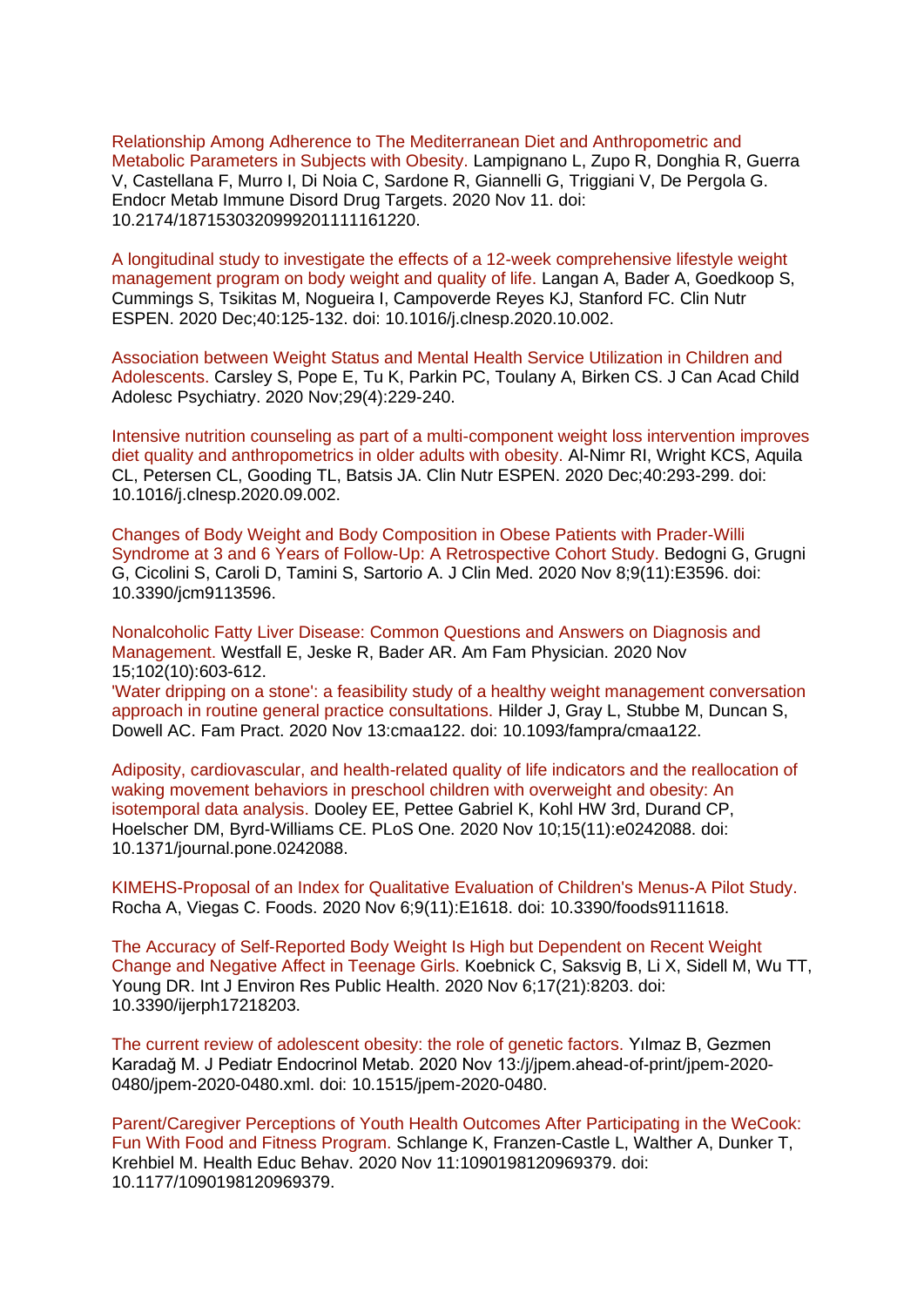[Demographic and Socioeconomic Determinants of Body Mass Index in People of Working](https://eur01.safelinks.protection.outlook.com/?url=https%3A%2F%2Fpubmed.ncbi.nlm.nih.gov%2F33167352%2F&data=04%7C01%7CMaggie.Graham%40phe.gov.uk%7Cff448d055eb34567c86a08d88a2bdd7a%7Cee4e14994a354b2ead475f3cf9de8666%7C0%7C0%7C637411268283523903%7CUnknown%7CTWFpbGZsb3d8eyJWIjoiMC4wLjAwMDAiLCJQIjoiV2luMzIiLCJBTiI6Ik1haWwiLCJXVCI6Mn0%3D%7C1000&sdata=%2FwYzRwKo7NbdD5mmsiU5pQZ2CDTCUoGh3DFMrKnv5hY%3D&reserved=0)  [Age. P](https://eur01.safelinks.protection.outlook.com/?url=https%3A%2F%2Fpubmed.ncbi.nlm.nih.gov%2F33167352%2F&data=04%7C01%7CMaggie.Graham%40phe.gov.uk%7Cff448d055eb34567c86a08d88a2bdd7a%7Cee4e14994a354b2ead475f3cf9de8666%7C0%7C0%7C637411268283523903%7CUnknown%7CTWFpbGZsb3d8eyJWIjoiMC4wLjAwMDAiLCJQIjoiV2luMzIiLCJBTiI6Ik1haWwiLCJXVCI6Mn0%3D%7C1000&sdata=%2FwYzRwKo7NbdD5mmsiU5pQZ2CDTCUoGh3DFMrKnv5hY%3D&reserved=0)uciato D, Rozpara M. Int J Environ Res Public Health. 2020 Nov 5;17(21):8168. doi: 10.3390/ijerph17218168.

[Obesity in the COVID era: A global health challenge. R](https://eur01.safelinks.protection.outlook.com/?url=https%3A%2F%2Fpubmed.ncbi.nlm.nih.gov%2F33162383%2F&data=04%7C01%7CMaggie.Graham%40phe.gov.uk%7Cff448d055eb34567c86a08d88a2bdd7a%7Cee4e14994a354b2ead475f3cf9de8666%7C0%7C0%7C637411268283533903%7CUnknown%7CTWFpbGZsb3d8eyJWIjoiMC4wLjAwMDAiLCJQIjoiV2luMzIiLCJBTiI6Ik1haWwiLCJXVCI6Mn0%3D%7C1000&sdata=ftCv7iFJAP5T6Fu%2BQZ6HXdmOgk%2FQZObEq%2BZXctmJ6eQ%3D&reserved=0)ubio Herrera MA, Bretón Lesmes I. Endocrinol Diabetes Nutr. 2020 Oct 21:S2530-0164(20)30212-3. doi: 10.1016/j.endinu.2020.10.001.

[Weight bias among public health trainees. S](https://eur01.safelinks.protection.outlook.com/?url=https%3A%2F%2Fpubmed.ncbi.nlm.nih.gov%2F33168123%2F&data=04%7C01%7CMaggie.Graham%40phe.gov.uk%7Cff448d055eb34567c86a08d88a2bdd7a%7Cee4e14994a354b2ead475f3cf9de8666%7C0%7C0%7C637411268283533903%7CUnknown%7CTWFpbGZsb3d8eyJWIjoiMC4wLjAwMDAiLCJQIjoiV2luMzIiLCJBTiI6Ik1haWwiLCJXVCI6Mn0%3D%7C1000&sdata=fyQXvFm0YXnwALyfLNflIXVi8Urg42X%2BwKJI92aV31A%3D&reserved=0)onneville KR, Rose KL, Lambrecht NJ, Barry MR, Weeks HM, Leung CW. Public Health Nutr. 2020 Nov 10:1-4. doi: 10.1017/S1368980020004097.

[Influence of meeting weekday and weekend step count recommendations on weight statusin](https://eur01.safelinks.protection.outlook.com/?url=https%3A%2F%2Fpubmed.ncbi.nlm.nih.gov%2F33172341%2F&data=04%7C01%7CMaggie.Graham%40phe.gov.uk%7Cff448d055eb34567c86a08d88a2bdd7a%7Cee4e14994a354b2ead475f3cf9de8666%7C0%7C0%7C637411268283543902%7CUnknown%7CTWFpbGZsb3d8eyJWIjoiMC4wLjAwMDAiLCJQIjoiV2luMzIiLCJBTiI6Ik1haWwiLCJXVCI6Mn0%3D%7C1000&sdata=OjnZE8IUPIbVgKJl50lzS%2BX5dpmFd8jstvIve7vzlGU%3D&reserved=0)  [children. F](https://eur01.safelinks.protection.outlook.com/?url=https%3A%2F%2Fpubmed.ncbi.nlm.nih.gov%2F33172341%2F&data=04%7C01%7CMaggie.Graham%40phe.gov.uk%7Cff448d055eb34567c86a08d88a2bdd7a%7Cee4e14994a354b2ead475f3cf9de8666%7C0%7C0%7C637411268283543902%7CUnknown%7CTWFpbGZsb3d8eyJWIjoiMC4wLjAwMDAiLCJQIjoiV2luMzIiLCJBTiI6Ik1haWwiLCJXVCI6Mn0%3D%7C1000&sdata=OjnZE8IUPIbVgKJl50lzS%2BX5dpmFd8jstvIve7vzlGU%3D&reserved=0)u Y, Burns RD, Brusseau TA, Zhang P, Constantino N. J Sports Sci. 2020 Nov 10:1-7. doi: 10.1080/02640414.2020.1847489.

[The relationship between long working hours and weight gain for older workers in](https://eur01.safelinks.protection.outlook.com/?url=https%3A%2F%2Fpubmed.ncbi.nlm.nih.gov%2F33164980%2F&data=04%7C01%7CMaggie.Graham%40phe.gov.uk%7Cff448d055eb34567c86a08d88a2bdd7a%7Cee4e14994a354b2ead475f3cf9de8666%7C0%7C0%7C637411268283543902%7CUnknown%7CTWFpbGZsb3d8eyJWIjoiMC4wLjAwMDAiLCJQIjoiV2luMzIiLCJBTiI6Ik1haWwiLCJXVCI6Mn0%3D%7C1000&sdata=5tM0R7QT8zRYQfwlVMgb0NcHWuHSJIuR6Szg1twaaqE%3D&reserved=0) Europe. Mercan MA, Guner U. Work. 2020 Nov 6. doi: 10.3233/WOR-203324.

[Objectively measured waist circumference is most strongly associated in father-boy and](https://eur01.safelinks.protection.outlook.com/?url=https%3A%2F%2Fpubmed.ncbi.nlm.nih.gov%2F33177613%2F&data=04%7C01%7CMaggie.Graham%40phe.gov.uk%7Cff448d055eb34567c86a08d88a2bdd7a%7Cee4e14994a354b2ead475f3cf9de8666%7C0%7C0%7C637411268283553892%7CUnknown%7CTWFpbGZsb3d8eyJWIjoiMC4wLjAwMDAiLCJQIjoiV2luMzIiLCJBTiI6Ik1haWwiLCJXVCI6Mn0%3D%7C1000&sdata=TUhpA63MujnF1IiPs3l5U9AqRhxkqA2F7jyc9kPqfmQ%3D&reserved=0)  [mother-girl dyads in a large nationally representative sample of New Zealanders. H](https://eur01.safelinks.protection.outlook.com/?url=https%3A%2F%2Fpubmed.ncbi.nlm.nih.gov%2F33177613%2F&data=04%7C01%7CMaggie.Graham%40phe.gov.uk%7Cff448d055eb34567c86a08d88a2bdd7a%7Cee4e14994a354b2ead475f3cf9de8666%7C0%7C0%7C637411268283553892%7CUnknown%7CTWFpbGZsb3d8eyJWIjoiMC4wLjAwMDAiLCJQIjoiV2luMzIiLCJBTiI6Ik1haWwiLCJXVCI6Mn0%3D%7C1000&sdata=TUhpA63MujnF1IiPs3l5U9AqRhxkqA2F7jyc9kPqfmQ%3D&reserved=0)obbs M, Schoeppe S, Duncan MJ, Vandelanotte C, Marek L, Wiki J, Tomintz M, Campbell M, Kingham S. Int J Obes (Lond). 2020 Nov 11. doi: 10.1038/s41366-020-00699-w.

[Developing the Active Communities Tool to Implement the Community Guide's Built](https://eur01.safelinks.protection.outlook.com/?url=https%3A%2F%2Fpubmed.ncbi.nlm.nih.gov%2F33180689%2F&data=04%7C01%7CMaggie.Graham%40phe.gov.uk%7Cff448d055eb34567c86a08d88a2bdd7a%7Cee4e14994a354b2ead475f3cf9de8666%7C0%7C0%7C637411268283553892%7CUnknown%7CTWFpbGZsb3d8eyJWIjoiMC4wLjAwMDAiLCJQIjoiV2luMzIiLCJBTiI6Ik1haWwiLCJXVCI6Mn0%3D%7C1000&sdata=YnDipDeM7NikkLqYdQ3bI9Z5p9l7UfJQ4Kcjs9TzwX8%3D&reserved=0)  Environment [Recommendation for Increasing Physical Activity. E](https://eur01.safelinks.protection.outlook.com/?url=https%3A%2F%2Fpubmed.ncbi.nlm.nih.gov%2F33180689%2F&data=04%7C01%7CMaggie.Graham%40phe.gov.uk%7Cff448d055eb34567c86a08d88a2bdd7a%7Cee4e14994a354b2ead475f3cf9de8666%7C0%7C0%7C637411268283553892%7CUnknown%7CTWFpbGZsb3d8eyJWIjoiMC4wLjAwMDAiLCJQIjoiV2luMzIiLCJBTiI6Ik1haWwiLCJXVCI6Mn0%3D%7C1000&sdata=YnDipDeM7NikkLqYdQ3bI9Z5p9l7UfJQ4Kcjs9TzwX8%3D&reserved=0)venson KR, Porter AK, Day KL, McPhillips-Tangum C, Harris KE, Kochtitzky CS, Bors P. Prev Chronic Dis. 2020 Nov 12;17:E142. doi: 10.5888/pcd17.200118.

[The pubertal growth spurt is diminished in children with severe obesity. H](https://eur01.safelinks.protection.outlook.com/?url=https%3A%2F%2Fpubmed.ncbi.nlm.nih.gov%2F33173182%2F&data=04%7C01%7CMaggie.Graham%40phe.gov.uk%7Cff448d055eb34567c86a08d88a2bdd7a%7Cee4e14994a354b2ead475f3cf9de8666%7C0%7C0%7C637411268283563884%7CUnknown%7CTWFpbGZsb3d8eyJWIjoiMC4wLjAwMDAiLCJQIjoiV2luMzIiLCJBTiI6Ik1haWwiLCJXVCI6Mn0%3D%7C1000&sdata=oLJZ0zHRDf0v6WD2enVQhMUvvSGMU%2BrqsEXcXDqXTNw%3D&reserved=0)olmgren A, Martos-Moreno GÁ, Niklasson A, Martínez-Villanueva J, Argente J, Albertsson-Wikland K. Pediatr Res. 2020 Nov 10. doi: 10.1038/s41390-020-01234-3.

[Economic value of nonsurgical weight loss in adults with obesity. D](https://eur01.safelinks.protection.outlook.com/?url=https%3A%2F%2Fpubmed.ncbi.nlm.nih.gov%2F33164723%2F&data=04%7C01%7CMaggie.Graham%40phe.gov.uk%7Cff448d055eb34567c86a08d88a2bdd7a%7Cee4e14994a354b2ead475f3cf9de8666%7C0%7C0%7C637411268283583871%7CUnknown%7CTWFpbGZsb3d8eyJWIjoiMC4wLjAwMDAiLCJQIjoiV2luMzIiLCJBTiI6Ik1haWwiLCJXVCI6Mn0%3D%7C1000&sdata=cyp%2FN9Mq5HQuGVz%2Bs%2FuYW0hDx6NfiY538YjvLF%2FsmbM%3D&reserved=0)ing Y, Fan X, Blanchette CM, Smolarz BG, Weng W, Ramasamy A. J Manag Care Spec Pharm. 2020 Nov 9:1-13. doi: 10.18553/jmcp.2020.20036.

[Every School Healthy: Creating Local Impact Through National Efforts. P](https://eur01.safelinks.protection.outlook.com/?url=https%3A%2F%2Fpubmed.ncbi.nlm.nih.gov%2F33184888%2F&data=04%7C01%7CMaggie.Graham%40phe.gov.uk%7Cff448d055eb34567c86a08d88a2bdd7a%7Cee4e14994a354b2ead475f3cf9de8666%7C0%7C0%7C637411268283583871%7CUnknown%7CTWFpbGZsb3d8eyJWIjoiMC4wLjAwMDAiLCJQIjoiV2luMzIiLCJBTiI6Ik1haWwiLCJXVCI6Mn0%3D%7C1000&sdata=RdfTvMGr0qCelikuxVyQ3T7ryqPglnHR8S5ntfMqJxY%3D&reserved=0)ufall Jones E, Hatfield DP, Connolly N. J Sch Health. 2020 Dec;90(12):995-1003. doi: 10.1111/josh.12963.

[Fit for School Study protocol: early child growth, health behaviours, nutrition, cardiometabolic](https://eur01.safelinks.protection.outlook.com/?url=https%3A%2F%2Fpubmed.ncbi.nlm.nih.gov%2F31748293%2F&data=04%7C01%7CMaggie.Graham%40phe.gov.uk%7Cff448d055eb34567c86a08d88a2bdd7a%7Cee4e14994a354b2ead475f3cf9de8666%7C0%7C0%7C637411268283603856%7CUnknown%7CTWFpbGZsb3d8eyJWIjoiMC4wLjAwMDAiLCJQIjoiV2luMzIiLCJBTiI6Ik1haWwiLCJXVCI6Mn0%3D%7C1000&sdata=f04clzAJXBrLDCQu5xkMrQDZnGLB7llrgIDKr%2BLIoGc%3D&reserved=0)  [risk and developmental determinants of a child's school readiness, a prospective cohort.](https://eur01.safelinks.protection.outlook.com/?url=https%3A%2F%2Fpubmed.ncbi.nlm.nih.gov%2F31748293%2F&data=04%7C01%7CMaggie.Graham%40phe.gov.uk%7Cff448d055eb34567c86a08d88a2bdd7a%7Cee4e14994a354b2ead475f3cf9de8666%7C0%7C0%7C637411268283603856%7CUnknown%7CTWFpbGZsb3d8eyJWIjoiMC4wLjAwMDAiLCJQIjoiV2luMzIiLCJBTiI6Ik1haWwiLCJXVCI6Mn0%3D%7C1000&sdata=f04clzAJXBrLDCQu5xkMrQDZnGLB7llrgIDKr%2BLIoGc%3D&reserved=0)  Birken CS, Omand JA, Nurse KM, Borkhoff CM, Koroshegyi C, Lebovic G, Maguire JL, Mamdani M, Parkin PC, Randall Simpson J, Tremblay MS, Duku E, Reid-Westoby C, Janus M; TARGet Kids! Collaboration. BMJ Open. 2019 Nov 19;9(11):e030709. doi: 10.1136/bmjopen-2019-030709.

[A randomized controlled trial examining an exam room poster to prompt communication](https://eur01.safelinks.protection.outlook.com/?url=https%3A%2F%2Fpubmed.ncbi.nlm.nih.gov%2F32072772%2F&data=04%7C01%7CMaggie.Graham%40phe.gov.uk%7Cff448d055eb34567c86a08d88a2bdd7a%7Cee4e14994a354b2ead475f3cf9de8666%7C0%7C0%7C637411268283613850%7CUnknown%7CTWFpbGZsb3d8eyJWIjoiMC4wLjAwMDAiLCJQIjoiV2luMzIiLCJBTiI6Ik1haWwiLCJXVCI6Mn0%3D%7C1000&sdata=RfdWTa0qQyWXnhv8w4Z1Ur8x0NTYVmPe2yHCp%2B8g6CQ%3D&reserved=0)  [about weight. B](https://eur01.safelinks.protection.outlook.com/?url=https%3A%2F%2Fpubmed.ncbi.nlm.nih.gov%2F32072772%2F&data=04%7C01%7CMaggie.Graham%40phe.gov.uk%7Cff448d055eb34567c86a08d88a2bdd7a%7Cee4e14994a354b2ead475f3cf9de8666%7C0%7C0%7C637411268283613850%7CUnknown%7CTWFpbGZsb3d8eyJWIjoiMC4wLjAwMDAiLCJQIjoiV2luMzIiLCJBTiI6Ik1haWwiLCJXVCI6Mn0%3D%7C1000&sdata=RfdWTa0qQyWXnhv8w4Z1Ur8x0NTYVmPe2yHCp%2B8g6CQ%3D&reserved=0)rown CL, Howard JB, Perrin EM. Pediatr Obes. 2020 Jul;15(7):e12625. doi: 10.1111/ijpo.12625.

[\[back to top\]](#page-0-2)

## *International: Research related to COVID-19*

[Insights into Disparities Observed with COVID-19. C](https://eur01.safelinks.protection.outlook.com/?url=https%3A%2F%2Fpubmed.ncbi.nlm.nih.gov%2F33164230%2F&data=04%7C01%7CMaggie.Graham%40phe.gov.uk%7Cff448d055eb34567c86a08d88a2bdd7a%7Cee4e14994a354b2ead475f3cf9de8666%7C0%7C0%7C637411268283413969%7CUnknown%7CTWFpbGZsb3d8eyJWIjoiMC4wLjAwMDAiLCJQIjoiV2luMzIiLCJBTiI6Ik1haWwiLCJXVCI6Mn0%3D%7C1000&sdata=5XovLJhPlWZUMt74mlQr%2FG2S4e6swjjI6hlkJLIYf3g%3D&reserved=0)arethers JM. J Intern Med. 2020 Nov 8. doi: 10.1111/joim.13199.